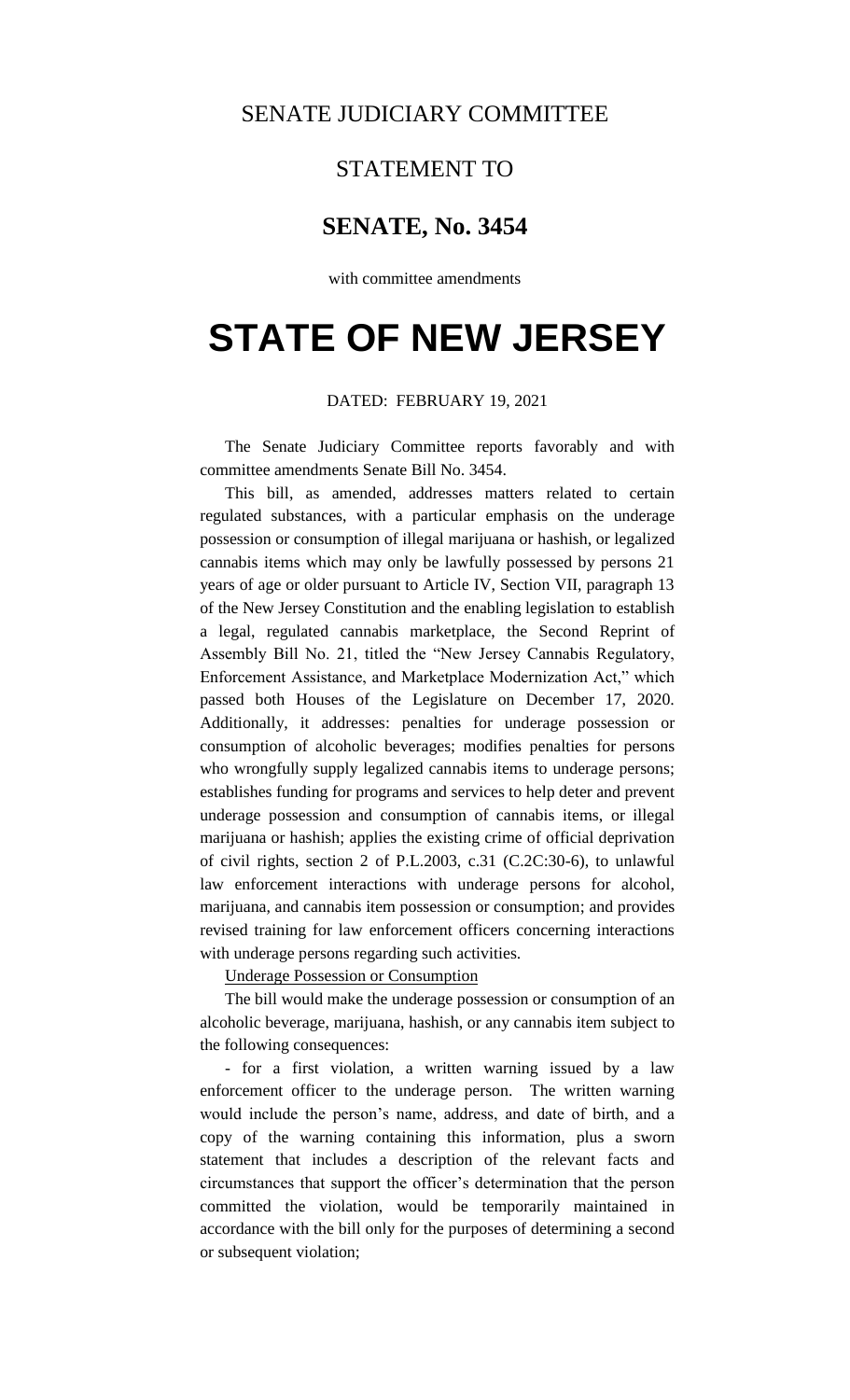- for a second violation, a written warning issued by a law enforcement officer to the underage person indicating that a second violation has occurred, which includes the person's name, address, and date of birth. If the violation was by a person 18 years of age or older, the officer would provide the person with informational materials about how to access community services provided by public or private agencies and organizations that would assist the person with opportunities to access further social services, including but not limited to counseling, tutoring programs, mentoring services, and faith-based or other community initiatives. If the violation was by a person under 18 years of age, a written notification concerning the second violation, along with a copy of the written warning for the person's first violation, would be provided to the parent, guardian or other person having legal custody of the underage person in accordance with section 3 of P.L.1991, c.169 (C.33:1-81.1a). The written notification would include the same or similar informational materials as directly supplied to a person 18 years of age or older about how to access community services. A copy of the second written warning, and if applicable, the written notification to a parent, guardian, or other person with legal custody, plus a sworn statement that includes a description of the relevant facts and circumstances that support the officer's determination that the person committed the second violation, would be temporarily maintained in accordance with the bill only for the purposes of determining a third or subsequent violation;

- for a third or subsequent violation, a write-up issued by a law enforcement officer to the underage person indicating that a third or subsequent violation has occurred, which includes the person's name, address, and date of birth. If the violation was by a person 18 years of age or older, the officer would include with the write-up a referral for accessing community services provided by a public or private agency or organization, and provide notice to that agency or organization of the referral which may also be used to initiate contact with the person, and the agency or organization would offer assistance to the person with opportunities to access further social services, including but not limited to counseling, tutoring programs, mentoring services, and faith-based or other community initiatives. If the violation was by a person under 18 years of age, a written notification concerning the third or subsequent violation would be provided to the parent, guardian or other person having legal custody of the underage person, and the notice would include a referral for accessing community services for both persons. A copy of a write-up for a third or subsequent violation, the written notification to the parent, guardian or other person having legal custody of the underage person, if applicable, and accompanying referrals, plus a sworn statement that includes a description of the relevant facts and circumstances that support the officer's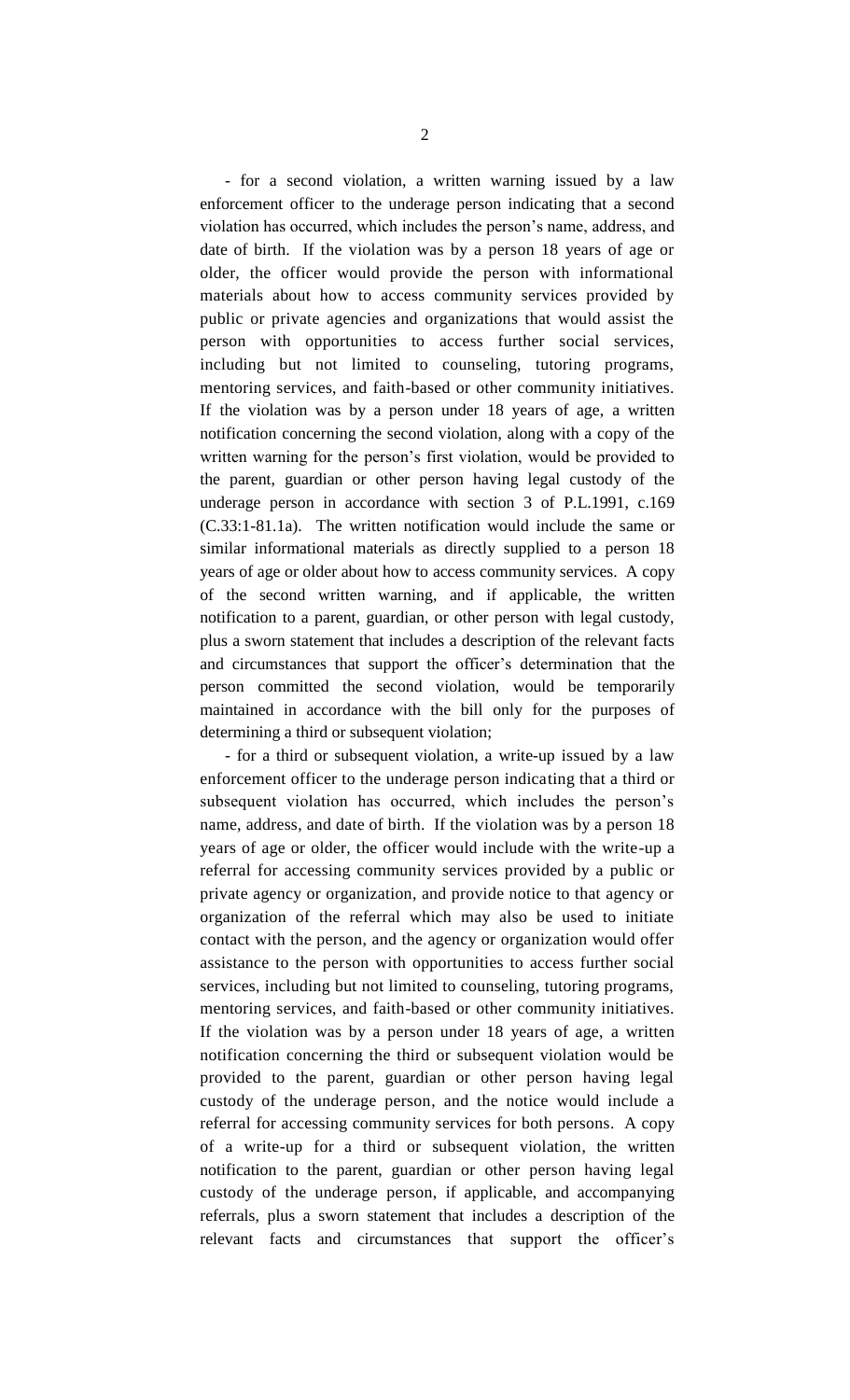determination that the person committed the third or subsequent violation, would be temporarily maintained in accordance with this section only to the extent necessary to track referrals to agencies and organizations, as well as for the purposes of determining a subsequent violation.

The failure of a person under the legal age to purchase alcoholic beverages or cannabis items, or the failure of a parent, guardian or other person having legal custody of the underage person, to accept assistance from an agency or organization to which a law enforcement referral was made, or to access any community services provided by that agency or organization shall not result in any summons, initiation of a complaint, or other legal action to be adjudicated and enforced in any court.

A person under the legal age to purchase alcoholic beverages or cannabis items would not be capable, under the provisions of the bill, of giving lawful consent to a search to determine an underage possession or consumption violation, and a law enforcement officer would not be permitted to request that a person consent to a search for that purpose.

The odor of alcoholic beverages, marijuana, hashish, cannabis, or cannabis item, or burnt marijuana, hashish, cannabis, or cannabis item, would not constitute reasonable articulable suspicion to initiate an investigatory stop of a person, nor would it constitute probable cause to initiate a search of a person or that person's personal property to determine an underage possession or consumption violation. Additionally, the unconcealed, underage possession of an alcoholic beverage, marijuana, hashish, or cannabis item, observed in plain sight by a law enforcement officer, would not constitute probable cause to initiate a search of a person or that person's personal property to determine any further unlawful possession or consumption violation or any other violation of law.

A person under the legal age to purchase alcoholic beverages or cannabis items who commits a violation for possessing or consuming an alcoholic beverage, marijuana, hashish, or cannabis item would not be subject to arrest, and would not be subject to detention or otherwise be taken into custody by a law enforcement officer except to the extent required to issue a written warning or write-up, provide notice of a violation to a parent, guardian or other person having legal custody of the underage person, or make community service referrals due to a third or subsequent violation, unless the person is being arrested, detained, or otherwise taken into custody for also committing another violation of law for which that action is legally permitted or required.

Consistent with the provisions of subsection c. of section 1 of P.L.2020, c.129 (C.40A:14-118.5), the video and audio recording functions of a law enforcement officer's body worn camera, as defined in that section, would be required to be activated whenever the law enforcement officer is responding to a call for service related to an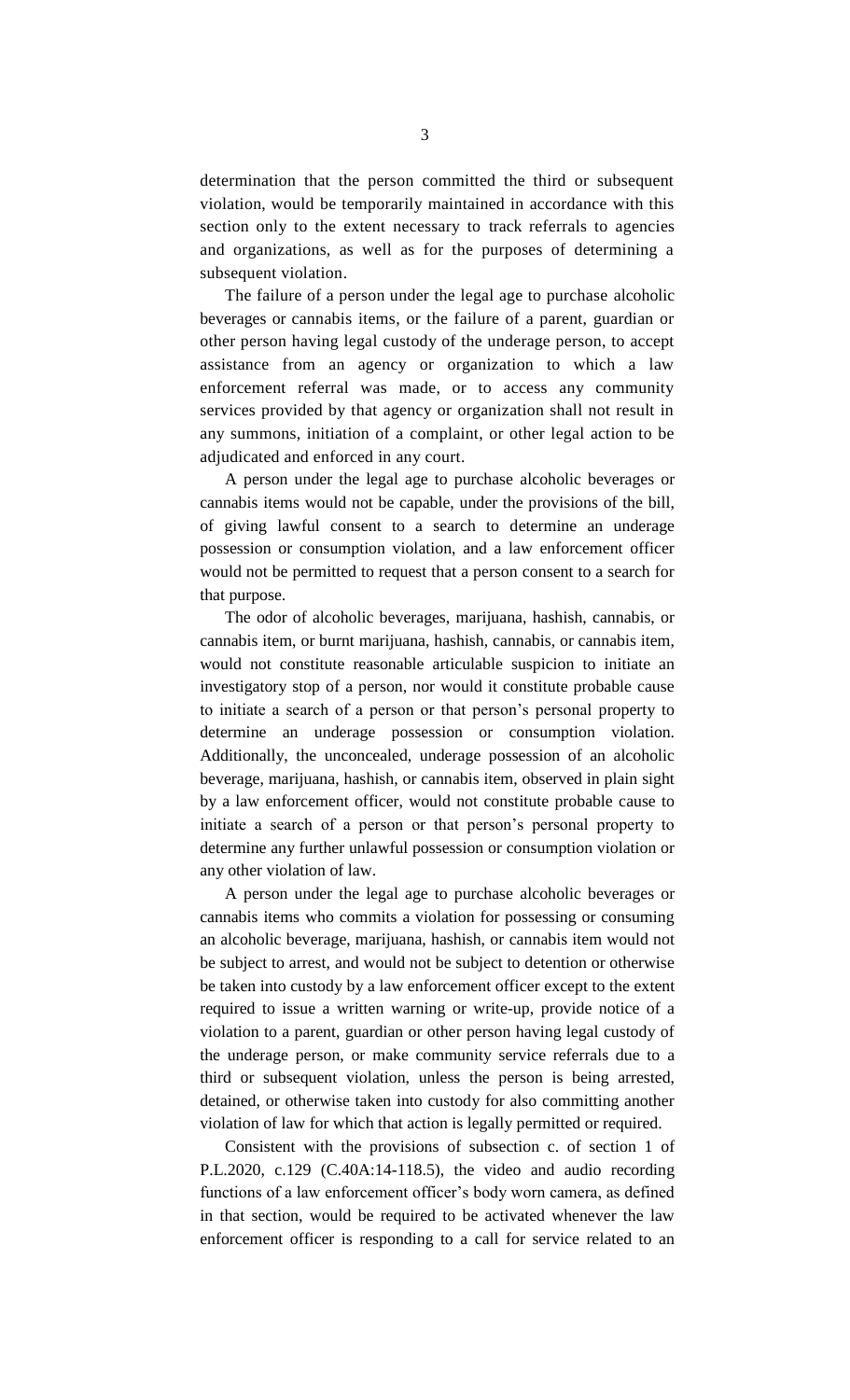underage possession or consumption violation or suspected violation, or at the initiation of any other law enforcement or investigative encounter between an officer and a person related to a violation or suspected violation, and would be required to remain activated until the encounter has fully concluded and the officer leaves the scene of the encounter.

As part of the process for the issuance of a written warning or write-up (with referral for a third or subsequent violation) for an underage possession or consumption violation, the law enforcement officer would take possession of any alcoholic beverage, marijuana, hashish, or cannabis item from the person, and any drug or cannabis paraphernalia for use with marijuana, hashish, or cannabis item. The existence and description of the alcoholic beverage, marijuana, hashish, or cannabis item, and any drug or cannabis paraphernalia would be included in the sworn statement that includes the relevant facts and circumstances that support the determination that a person committed a violation. Any alcoholic beverage, marijuana, hashish, cannabis item, or drug or cannabis paraphernalia obtained by the law enforcement officer would either be destroyed or secured for use in law enforcement training or educational programs in accordance with applicable law and directives issued by the Attorney General.

With respect to any violation concerning underage possession or consumption:

- a person under the legal age to purchase alcoholic beverages or cannabis items could not be photographed or fingerprinted, notwithstanding any provisions of section 2 of P.L.1982, c.79 (C.2A:4A-61) to the contrary;

- any copy of any written warning or write-up issued to a person under the legal age to purchase alcoholic beverages or cannabis items, written notification provided to the person's parent, guardian or other person having legal custody, sworn statements describing the relevant facts and circumstances supporting an officer's determination that a violation occurred, or referrals for accessing community services provided by a public or private agency or organization would be segregated and maintained in a separate physical location or electronic repository or database from any other records maintained by a law enforcement agency, and reported to the Attorney General in a manner so that they are similarly segregated and maintained in a separate physical location or electronic repository or database from other law enforcement records accessible to the Attorney General and State and local law enforcement agencies, and could not be transferred to or copied and placed in any other physical location or electronic repository or database containing any other law enforcement records. These records would only be used, as previously described, to the extent necessary to determine a subsequent underage possession or consumption violation or track referrals to agencies and organizations.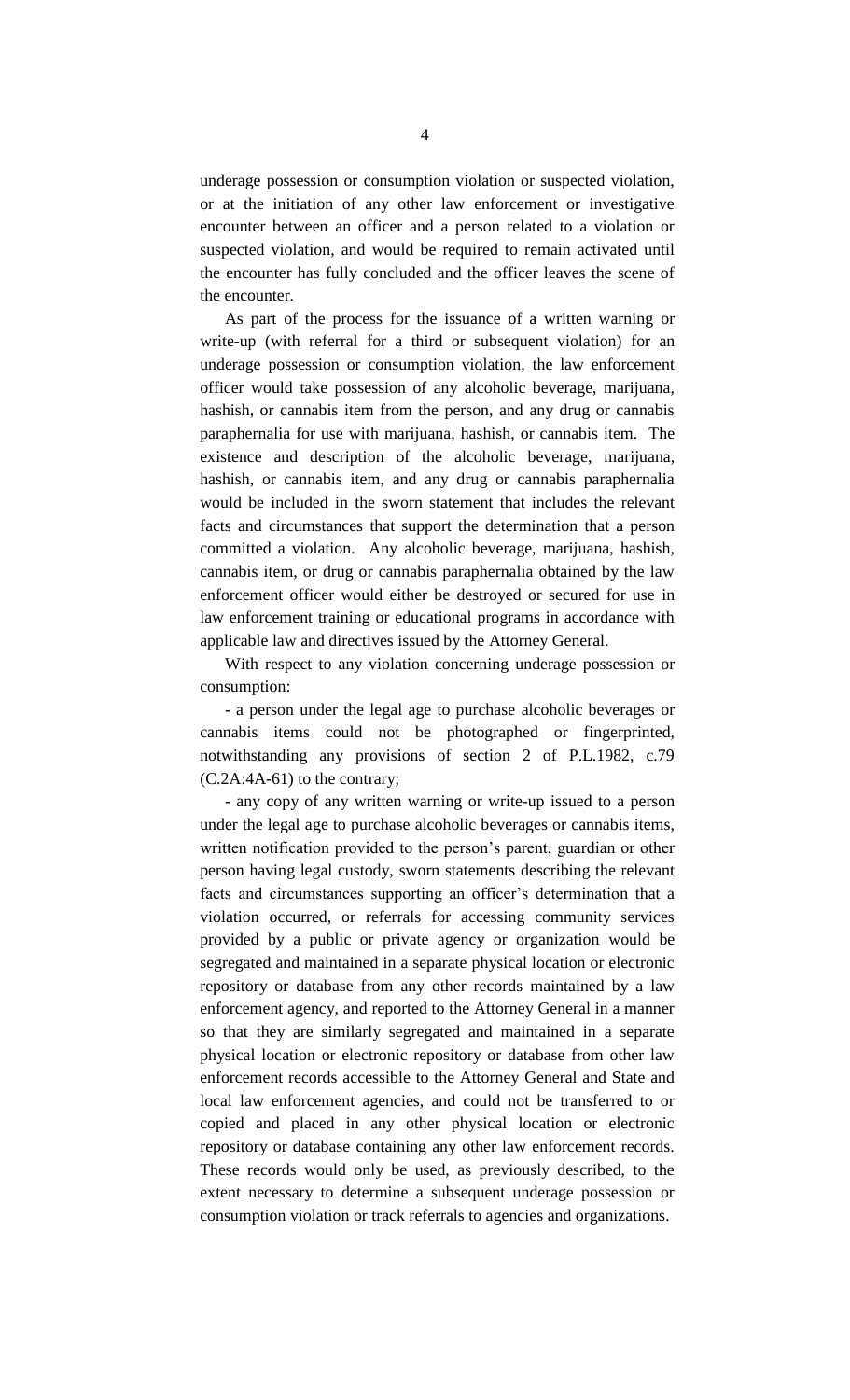Such records, and any other records pertaining to a person's acceptance of assistance from an agency or organization, would not be revealed, reviewed, or considered in any manner with respect to any current or subsequent juvenile delinquency matter, including but not limited to, a charge, filing, eligibility or decision for diversion or discharge, or sentencing, other disposition, or related decision affecting the juvenile, or with respect to any current or subsequent prosecution for committing an offense or other violation of law, including but not limited to, a charge, filing, eligibility or decision for diversion or discharge, or sentencing, other disposition, or related decision affecting an adult under 21 years of age. Also, these records would be deemed confidential and not be subject to public inspection or copying pursuant to the provisions of P.L.1963, c.73 (C.47:1A-1 et seq.), and their existence would not be acknowledged based upon any inquiry in the same manner as if the records were expunged records pursuant to the provisions of subsection a. of N.J.S.2C:52-15.

The Attorney General could use the law enforcement records to generate the number of occurrences and other statistics concerning first, second, third and subsequent violations, the municipal, county or other geographic areas within which first, second, third and subsequent violations occur, and the law enforcement agencies involved in first, second, third and subsequent violations, which would to be compiled and made publicly available by the Attorney General in biannual reports, with the first such report scheduled to be issued by June 30, 2021, the second one issued by January 30, 2022, and then the next report issued every six months thereafter. The identity of any person named in a record would not be revealed or included in the information to be compiled and made available.

All of the records maintained by a law enforcement agency and reported to the Attorney General would be destroyed or permanently deleted by the law enforcement agency and Attorney General on the second anniversary following the creation of the record concerning a violation, or not later than the last day of the month in which that second anniversary date falls, or alternatively not later than the 21st birthday of a person who is the subject of a record, or not later than the last day of the month in which that birthday falls, whichever date occurs sooner; provided, that a record would be maintained upon request by the person named in the record or representative thereof, the law enforcement officer who made the record, or the law enforcement agency currently maintaining the record if it involves a lawsuit, disciplinary complaint, or criminal prosecution arising from the violation described in the record, based on an assertion that the record has evidentiary or exculpatory value. Upon final disposition of the matter for which the extended record retention was requested, the record shall be destroyed or permanently deleted.

For underage violations, the bill would also establish an immunity from prosecution for: any underage person in need of medical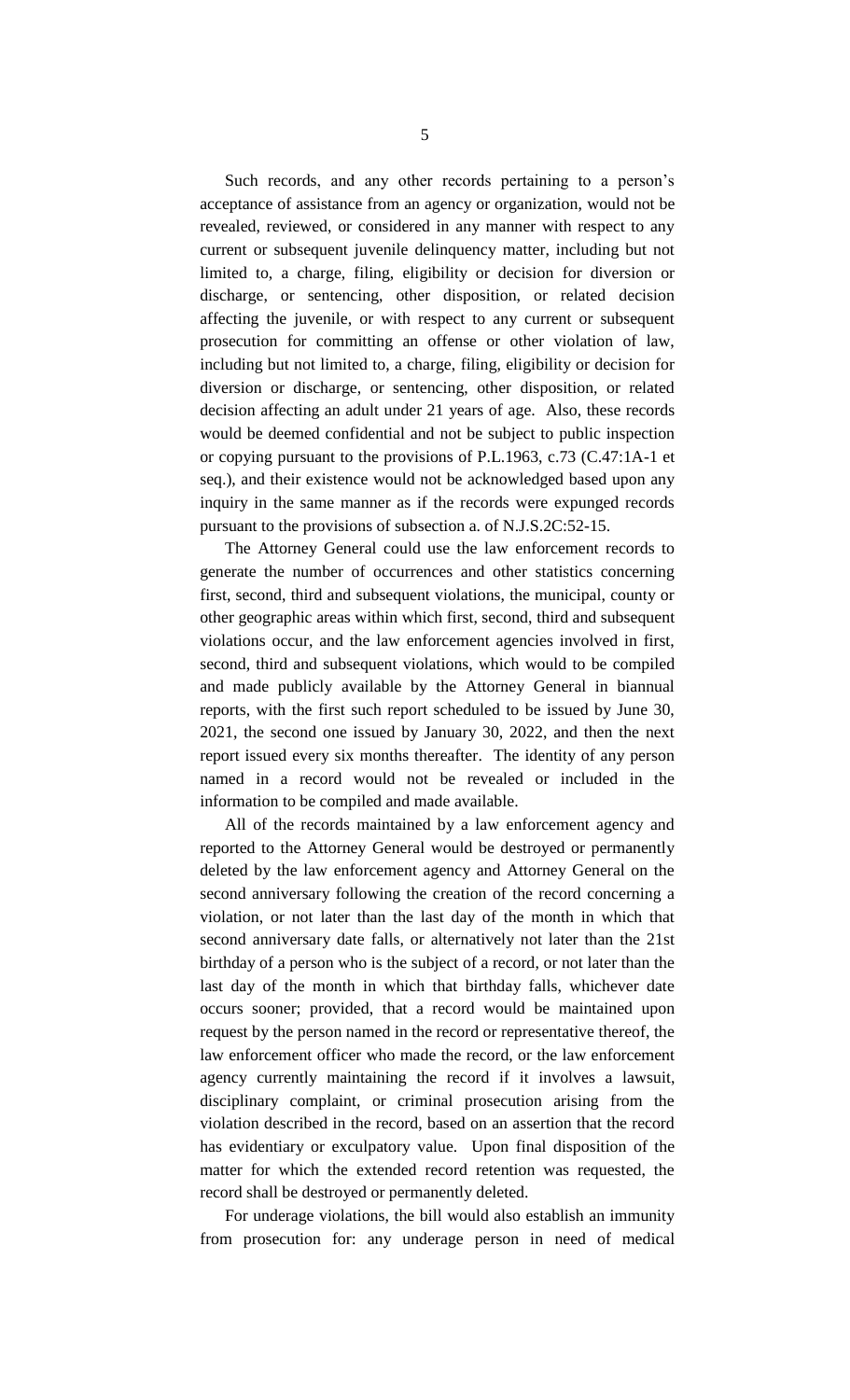assistance due to the consumption of marijuana of hashish; the underage person who called 9-1-1 to get that person assistance; and up to two other persons acting in concert with the underage person who made the call. This immunity is the same immunity already provided for situations involving the underage consumption of alcohol, and expanded to the underage consumption of cannabis items by the recently passed "New Jersey Cannabis Regulatory, Enforcement Assistance, and Marketplace Modernization Act."

The \$50 civil penalty created by that act for using another person's driver's license or other government-issued identification card, or using a false identity, to obtain cannabis items would be eliminated. The current law does not provide for any form of punishment when another's identity or a false identity is used to obtain tobacco products or alcoholic beverages, so this would be an approach consistent with the existing State's approach on such uses of identification cards or false identities.

Additionally, the bill removes municipal authority either granted under existing law or as established under the "New Jersey Cannabis Regulatory, Enforcement Assistance, and Marketplace Modernization Act" to enact ordinances with civil penalties or fines concerning underage possession or consumption violations, as well as the authority to enact any ordinance with a civil penalty for the nonsmoking consumption of a cannabis item in public by a person who is of legal age to purchase and consume that item.

To assist with efforts to deter and prevent persons under the legal age to purchase cannabis items from engaging in activities associated with underage use of cannabis items, or illegal marijuana or hashish, the bill would revise provisions in the recently passed bill creating the "Cannabis Regulatory, Enforcement Assistance, and Marketplace Modernization Fund," and establish an account within that fund to be known as the "Underage Deterrence and Prevention Account." From all of the monies from retail sales of cannabis items and various other cannabis-related sources that are deposited in the fund, 15 percent of such would be placed in the internal account. These monies would be used by the Cannabis Regulatory Commission to fund private forprofit and non-profit organizations, and county and municipal programs and services that offer social services, educational, recreational, and employment opportunities, and local economic development designed to encourage, improve, and support youthful community activities to divert and prevent persons under 18 years of age from engaging in activities associated with underage use of cannabis items, or illegal marijuana or hashish.

Taskforce Concerning Underage Possession or Consumption

A taskforce would be established in the Department of Law and Public Safety, comprised of 26 ex-official members and members appointed by the Governor representing law enforcement, juvenile justice interests, and community and non-profit groups to review each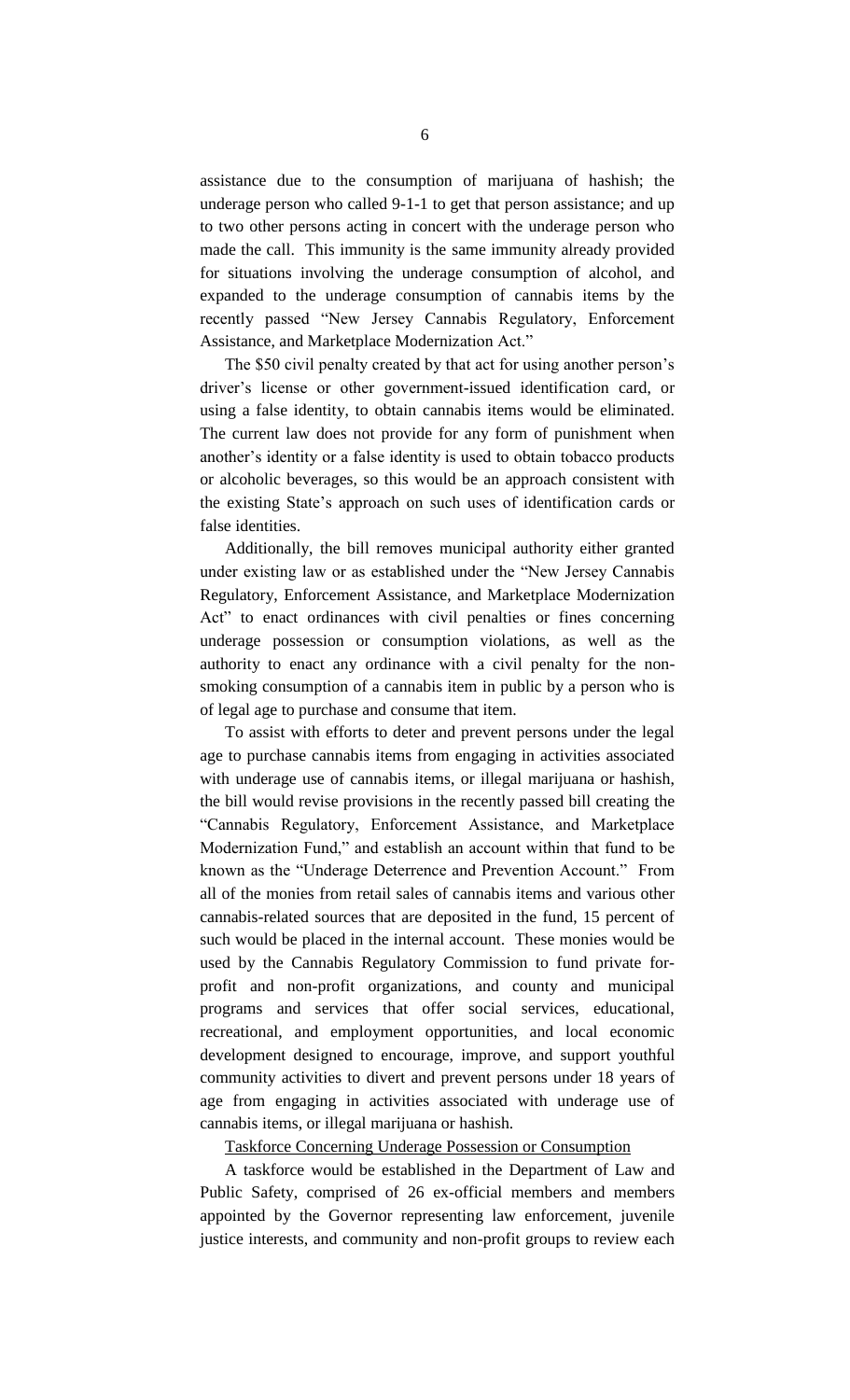Attorney General biannual report on underage violations described above as well as examine reports by the Attorney General concerning his periodic review of body worn camera recordings mandated by the bill concerning interactions on underage possession and consumption violations or potential violations, and make recommendations thereon to the Governor and Legislature related to law enforcement activities to address the enforcement of underage possession or consumption of alcoholic beverages, marijuana, hashish, or cannabis items, as well as the broader issue of underage possession or consumption of these substances.

#### Suppliers of Cannabis Items to Underage Persons

The bill would establish the following consequences for persons who sell or otherwise provide cannabis items to underage persons: a civil penalty of not less than \$250 for a first violation; a civil penalty of not less than \$500 for a second violation; and it would be a petty disorderly persons offense for a third and each subsequent violation (up to 30 days imprisonment; up to \$500 fine, or both). The "Cannabis Regulatory, Enforcement Assistance, and Marketplace Modernization Act," specifically in section 64, as amended by this bill, would also establish the same liability for licensed businesses, and their agents and employees, who commit such acts; so, to prevent a doubling up of the penalty provisions, the bill specifies that its penalties would only apply to any person who is not otherwise subject to the penalties under that act.

Any official authorized by the Cannabis Regulatory Commission, or, like with tobacco product enforcement, any official authorized by statute or ordinance to enforce the State or local health codes, or a law enforcement officer, could issue a summons for violations. Additionally, like tobacco product enforcement, any civil penalty would be recovered by the local health agency for the jurisdiction in which a violation occurred, and the money collected would be paid into the treasury of the corresponding municipality for the municipality's own general uses. The commission, along with the Commissioner of Health, would be authorized to coordinate efforts to enforce the bill's provisions for punishing violators, as well as delegate enforcement authority to local health agencies, just as the Commissioner of Health may do so currently with respect to enforcement efforts concerning tobacco products. The commission would report on enforcement efforts concerning underage sales or other transfers of cannabis items in its annual report on personal use cannabis activities that would be prepared pursuant to the "Cannabis Regulatory, Enforcement Assistance, and Marketplace Modernization Act."

In addition to imposition of a civil penalty for a first or second violation, a fine for selling or otherwise providing a cannabis item to an underage person could be imposed, which would be the same fine that may currently be imposed when the action involves a tobacco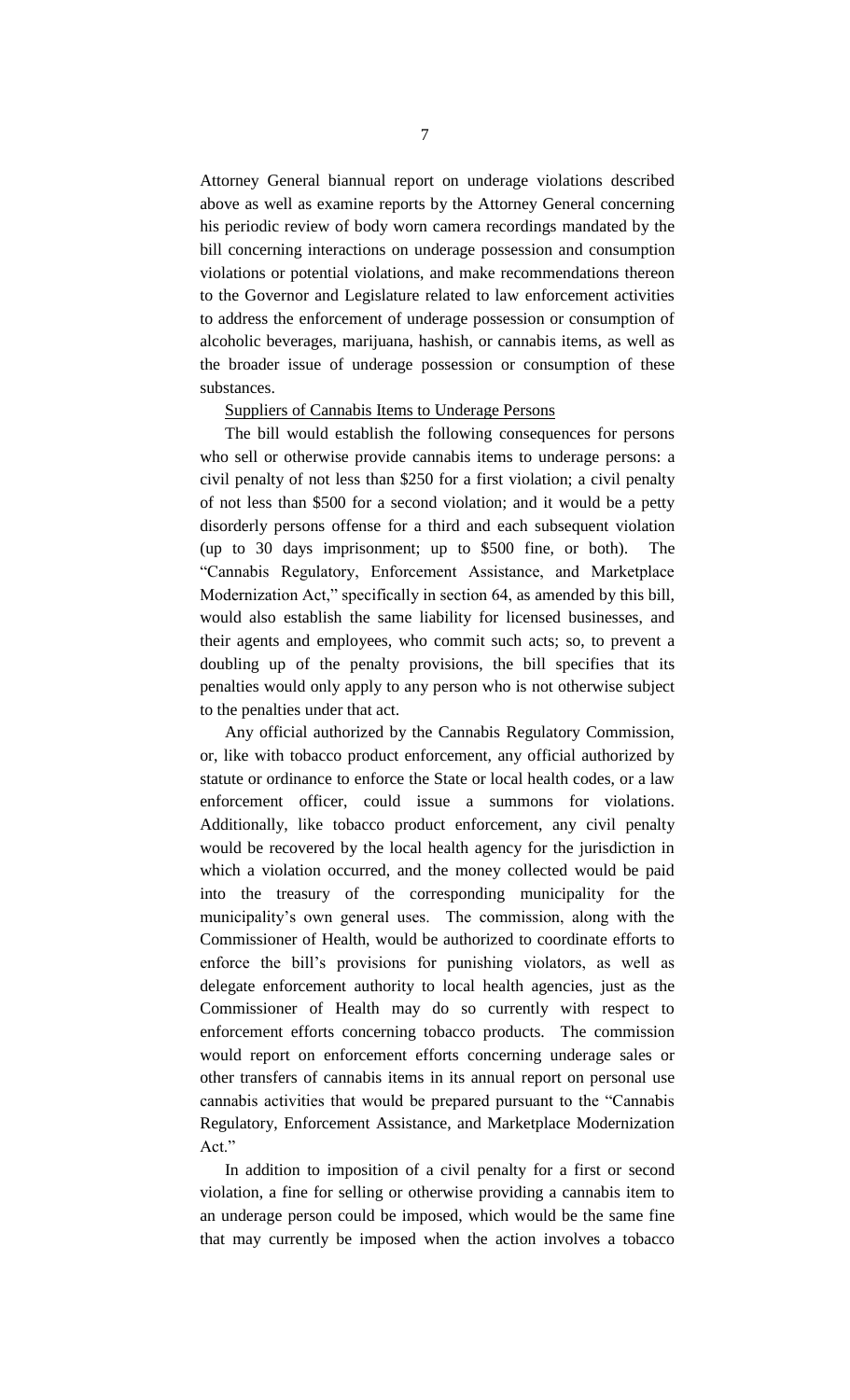product. See P.L.1999, c.90, s.3 (C.2C:33-13.1). The fine for a first or second violation would be based on the fine of up to \$500 imposed for committing a petty disorderly persons offense (with a third or subsequent violation being an actual petty disorderly persons offense), and this fine could be doubled for second or subsequent violations.

Further, a person 21 years of age or older who purchased a cannabis item as a "straw man" on behalf of a person who is under 21 years of age could be adjudged a petty disorderly person.

Law Enforcement Criminal Liability

A law enforcement officer, when responding to a call for service or upon the initiation of any other law enforcement or investigative encounter related to a violation or suspected violation for underage possession or consumption, would be guilty of a crime of official deprivation of civil rights as defined in section 2 of P.L.2003, c.31 (C.2C:30-6) if that officer knowingly violated provisions set forth in the bill addressing law enforcement interactions with underage persons by: requesting that a person consent to a search who is not capable of giving lawful consent or searching a person after wrongfully obtaining that person's consent; initiating an investigatory stop without reasonable articulable suspicion; initiating a search without probable cause; issuing a warning or write-up for a violation without a proper basis that a person committed the violation; detaining or taking into custody a person in a manner or for a longer period beyond the extent required to issue a warning or write-up; arresting a person for a possession or consumption violation as prohibited by the bill; or if that officer knowingly engaged in any other unlawful act against the person arising out of the call for service or initiation of any other law enforcement or investigative encounter, including but not limited to the unjustified use of force in violation of N.J.S.2C:3-7. There would not be a requirement to establish criminal liability on the basis that the officer's unlawful act was done with the purpose to intimidate or discriminate against a person or group of persons because of race, color, religion, gender, handicap, sexual orientation or ethnicity, which motivation must be proven for other criminal deprivations of civil rights under section 2 of P.L.2003, c.31 (C.2C:30-6). The crime would be graded the same as other criminal deprivations of civil rights: it would be crime of the third degree, punishable by a term of imprisonment of three to five years, a fine of up to \$15,000, or both, but could be upgraded to a crime of the second degree if bodily injury resulted from the deprivation of rights (five to 10 years' imprisonment; fine of up to \$150,000, or both), or even a crime of the first degree if the violation involved murder, manslaughter, kidnapping, or aggravated sexual assault.

## Law Enforcement Training

The Police Training Commission in the Department of Law and Public Safety would adopt a training course regarding law enforcement interactions with persons under the lawful age to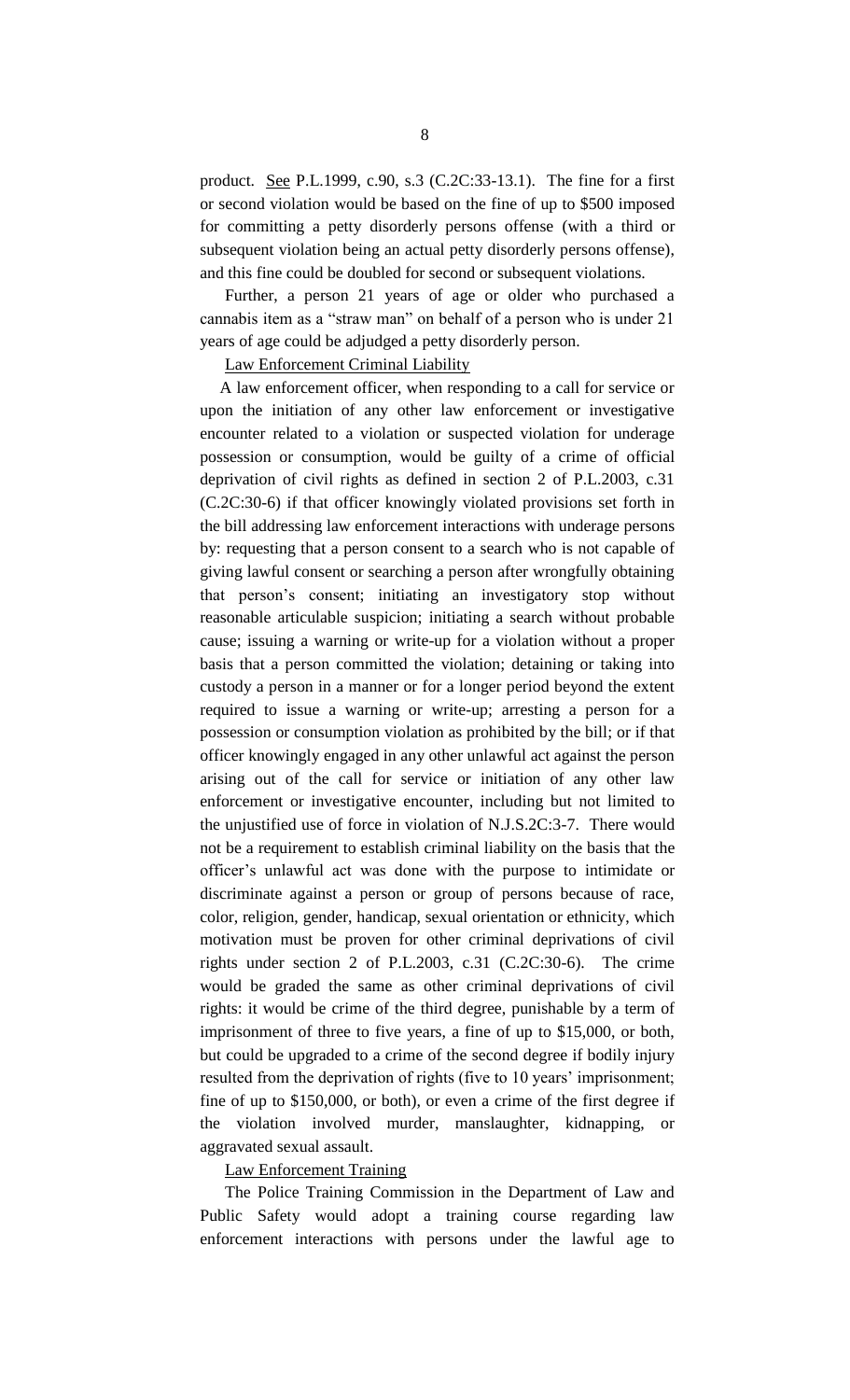purchase alcoholic beverages or cannabis items based upon the legalization of a personal use cannabis marketplace pursuant to the "New Jersey Cannabis Regulatory, Enforcement Assistance, and Marketplace Modernization Act," the decriminalization of marijuana and hashish pursuant to P.L.  $\cdot$ , c.  $(C.$  ) (passed both Houses of the Legislature on December 17, 2020 as Third Reprint of Assembly Committee Substitute for Assembly Bill Nos. 1897 and 4269), and the enforcement of violations of applicable statutes associated with the underage possession or consumption of alcoholic beverages, marijuana, hashish, or cannabis items pursuant to those enactments and this companion bill. This training would include the recognition of and methods to address and avoid racial disparities and implicit bias, and means for interacting with vulnerable juvenile populations. The training course would be administered by the employing agency as part of the in-service training provided to each local police officer in each law enforcement unit operating in this State. Prior to being appointed to permanent status as a local police officer in a law enforcement unit, an individual would be required to complete the training course. Every local police officer appointed prior to the effective date of the bill would, within 18 months of that effective date, satisfactorily complete a training course on such law enforcement interactions.

Additionally, within 45 days of the bill's effective date, the Attorney General would prepare a notice explaining the provisions of the aforementioned enactments pertaining to persons under the lawful age to purchase alcoholic beverages or cannabis items and violations of the applicable statutes associated with the underage possession or consumption of alcoholic beverages, marijuana, hashish, or cannabis items, and transmit the notice to the chief or director of every municipal police department, every municipal prosecutor, every county prosecutor, and the Superintendent of the New Jersey State Police. The notice would be disseminated to every law enforcement officer and would be re-enforced at roll calls and academy service training and continuing education programs so as to ensure that all officers and prosecutors are educated of their responsibilities under the relevant enactments.

#### The committee amendments to the bill:

- modify the consequences for the underage possession or consumption of marijuana, hashish, or cannabis items, so that there is a written warning system, with parental notification in some instances, and the production of informational materials or law enforcement referrals for accessing community services provided by public or private agencies or organizations, as described in the statement above, and these consequences would apply uniformly to all persons under 21 years of age;